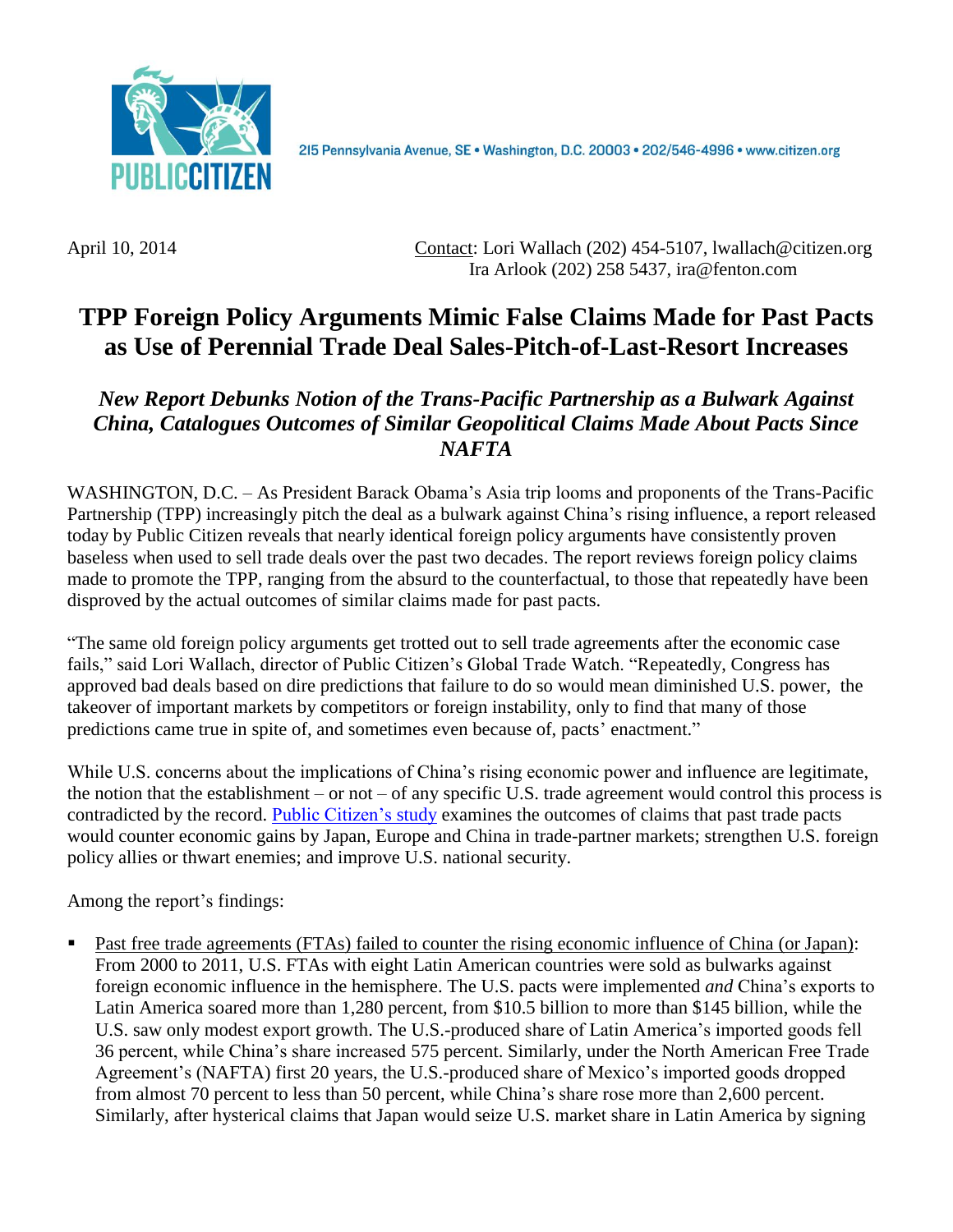its own free trade agreements *unless* the United States approved NAFTA and other FTAs, such Japanese FTAs were signed anyway.

- The TPP will not "contain" or isolate China: The report cites repeated statements by U.S. officials welcoming China as a prospective TPP member. How can the TPP isolate China if China is welcome to become a member? Administration officials note that China could join only if it agreed to the TPP's rules, but those rules would give Chinese products duty-free access to the U.S. market and new foreign investor rights and privileges that would enhance China's relative economic might within the United States. This may explain China's statements of increased interest in joining the TPP. The TPP will not empower Pacific allies to act as a bulwark against Chinese influence, given that many of those nations see China as a partner. The report cites officials from TPP countries stating that if the TPP were to become a China-containment tool, they would no longer participate in TPP negotiations.
- The TPP is not a vehicle to impose "our" rules: The proposed TPP rules undercut the false, but conveniently scary, dichotomy used to sell the TPP: that we have a choice between using the pact to impose "our" rules internationally or living with rules set by China. This argument presumes the TPP to represent "our" rules, but in fact many of the TPP's terms reflect the narrow special interests of the 600 official U.S. corporate trade advisors that have shaped them. TPP investment rules would promote more U.S. job offshoring and further gut the U.S. manufacturing base that is essential for both our national security and domestic infrastructure. TPP procurement rules would ban Buy American policies that reinvest our tax dollars to create economic growth and jobs at home. TPP service sector rules would raise our energy prices and undermine our energy independence and financial stability. TPP drug and copyright terms would raise health care costs and thwart innovation. The study summarizes a recent U.S. Department of Defense report that concludes that U.S. deindustrialization poses a threat to national security and our nation's economic wellbeing.

"Some politicians and pundits seem to hope that raising geopolitical issues that the TPP cannot affect will activate Americans' anxieties about a rising China and distract from the real issue: Would the TPP benefit most Americans?" Wallach said.

The report also catalogues decades of trade-pact foreign policy claims, revealing that recent administration arguments for the TPP echo, nearly word-for-word, the sales pitches used for past pacts. For example, Vice President Joe Biden recently called the TPP "a symbol of American staying power," mirroring the 1993 NAFTA pitch by then-U.S. Rep. Dan Glickman (D-Kan.): "NAFTA has become a critical and yes, symbolic test of U.S. leadership."

The many unfounded foreign policy claims that repeatedly have been used to push past FTAs and that are being recycled today to pitch the TPP include:

- NAFTA: In 1993, then-U.S. Sen. John Kerry (D-Mass.) advocated for NAFTA, saying it would "contribute to the growth and the maturity of the Mexican economy and thereby alleviate some of the potential for social and political explosions which could set back progress." But after 20 years of NAFTA, Mexico's average growth rate ranked 18th out of the 20 Latin America nations. Indeed, NAFTA contributed to significant poverty and instability within Mexico by enabling a flood of subsidized U.S. corn that eliminated the livelihoods of 2.5 million Mexican farmers and agricultural workers. The mass dislocation contributed to a doubling of migration to the United States in NAFTA's first seven years and fueled the violence of Mexico's spiraling drug war. NAFTA failed to prevent the "social and political explosions" Kerry feared; if anything, it contributed to them.
- CAFTA: In 2005, then-U.S. Sen. Bill Frist (R-Tenn.) argued for the Central America Free Trade Agreement (CAFTA) by saying: "Hugo Chavez moves Venezuela closer and closer to Castro every day.